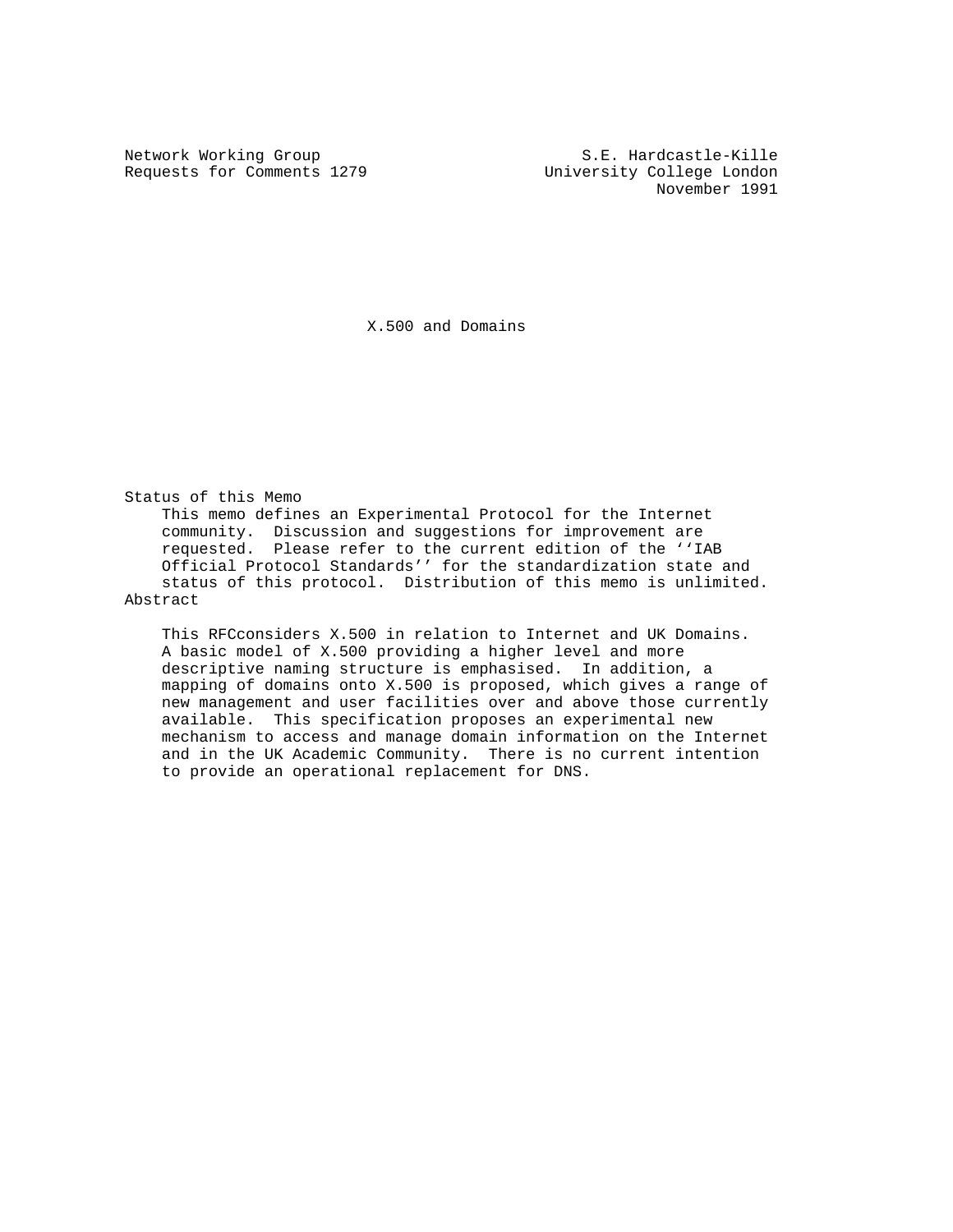1 The Domain Name System

The Domain (Nameserver) System (DNS) provides a hierarchical resource labelling system [Moc87a] [Moc87b] [Lar83]. Example domains are:

MIT.EDU VENERA.ISI.EDU CS.UCL.AC.UK

Entries usually have a single name, although pointers to entries (not subtrees) may be provided by CNAME records. Information (resource records) is associated with each entry. Name components are typically chosen to be shortish (e.g., ''CS''). RFC 822 mailbox names are closely related [Cro82]. For example:

#### <S.Kille@CS.UCL.AC.UK>

The local-part of the RFC 822 mailbox can be considered as one level lower in the domain hierarchy.

# 2 X.500

The OSI Directory, usually known as X.500, provides a very general naming framework [CCI88]. A basic usage of X.500 is to provide Organisationally Structured Names. A Schema for this is defined within the standard. Name components will typically have longish values. This is an example directory name represented in Tabular form:

| Country                              | GB.                         |  |
|--------------------------------------|-----------------------------|--|
| Organisation                         | University College London   |  |
| Organisational Unit Computer Science |                             |  |
| Common Name                          | Stephen E. Hardcastle-Kille |  |

This can also be written in the ''User Friendly Name'' notation defined in [HK91]. This syntax is used for names in the rest of this document:

 Stephen E. Hardcastle-Kille, Computer Science, Hardcastle-Kille Page 1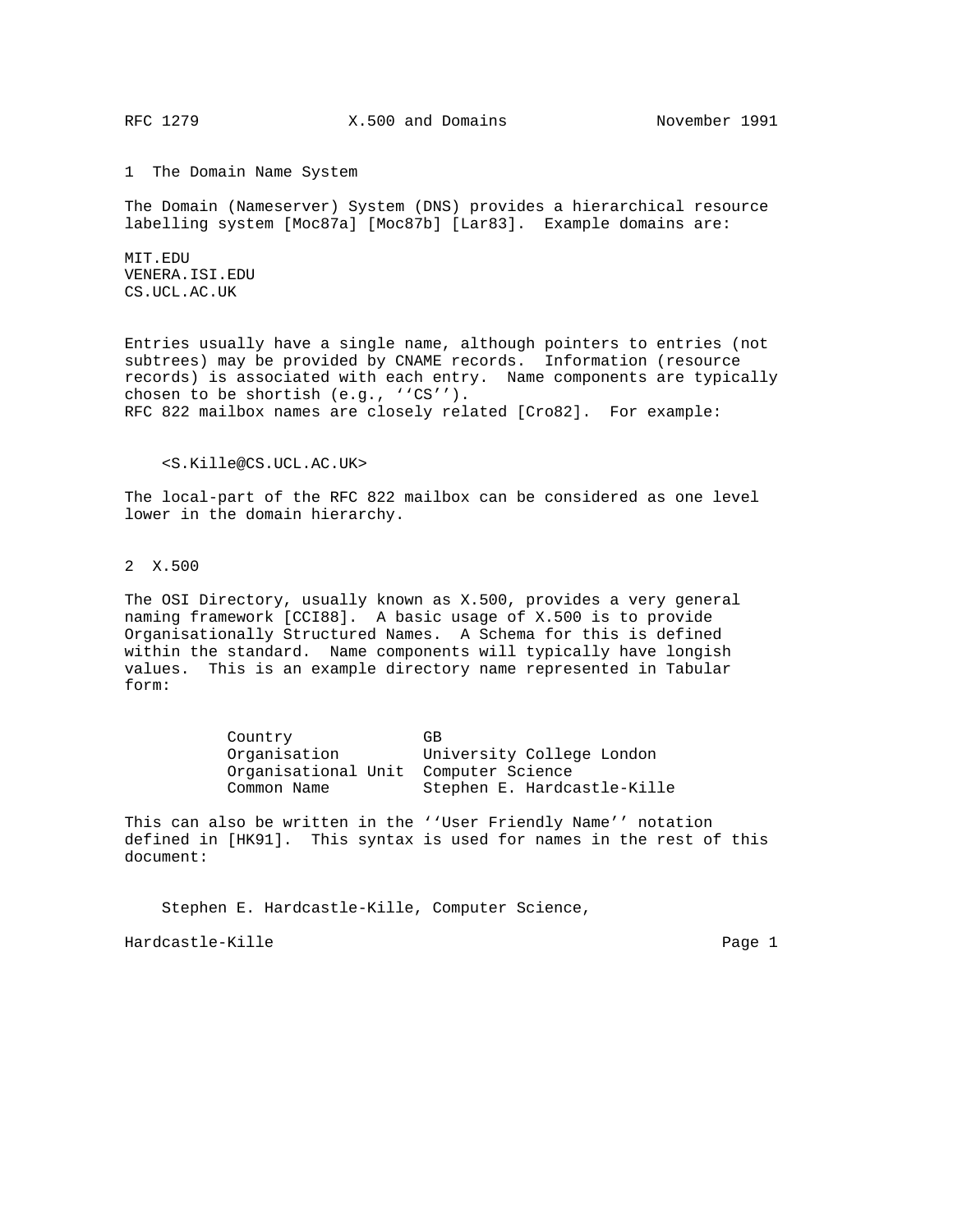University College London, GB

This type of structure is termed ''organisational X.500''. This is a subset of the general capabilities.

3 The basic model

 X.500 has as much relation to the DNS as DNS has to ARP. Paul Mockapetris

This is, essentially, the position adopted here. The basic model is that organisational X.500 is providing a layer of naming at the level above domain names. These structured names can be considered to form a naming layer above domain names. There are the following key differences:

- o Organisational X.500 tends to use longer and more descriptive values
- o The organisational X.500 DIT is slightly shallower than the DNS tree
- o X.500 has a richer information framework than DNS

These differences suggest that the following should NOT be done:

- o Represent X.500 information in the DNS
- o Have an algorithmic mapping between the two hierarchies

This note proposes to represent DNS information in the DIT, and to provide for a loose coupling between the two trees. This note does not propose an equivalencing of X.500 and Domains.

The proposed model is illustrated in Figure 1. Both an organisational and domain structure is represented in the DIT, by use of appropriate object classes and attribute types. A weak linkage is provided between the two parts of the tree by use of special attributes. Here, the linkage is 1:1, but it may be more complex for some parts of the organisational DIT or domain namespace. The linkage is achieved by use of special attributes, as described in Section 11.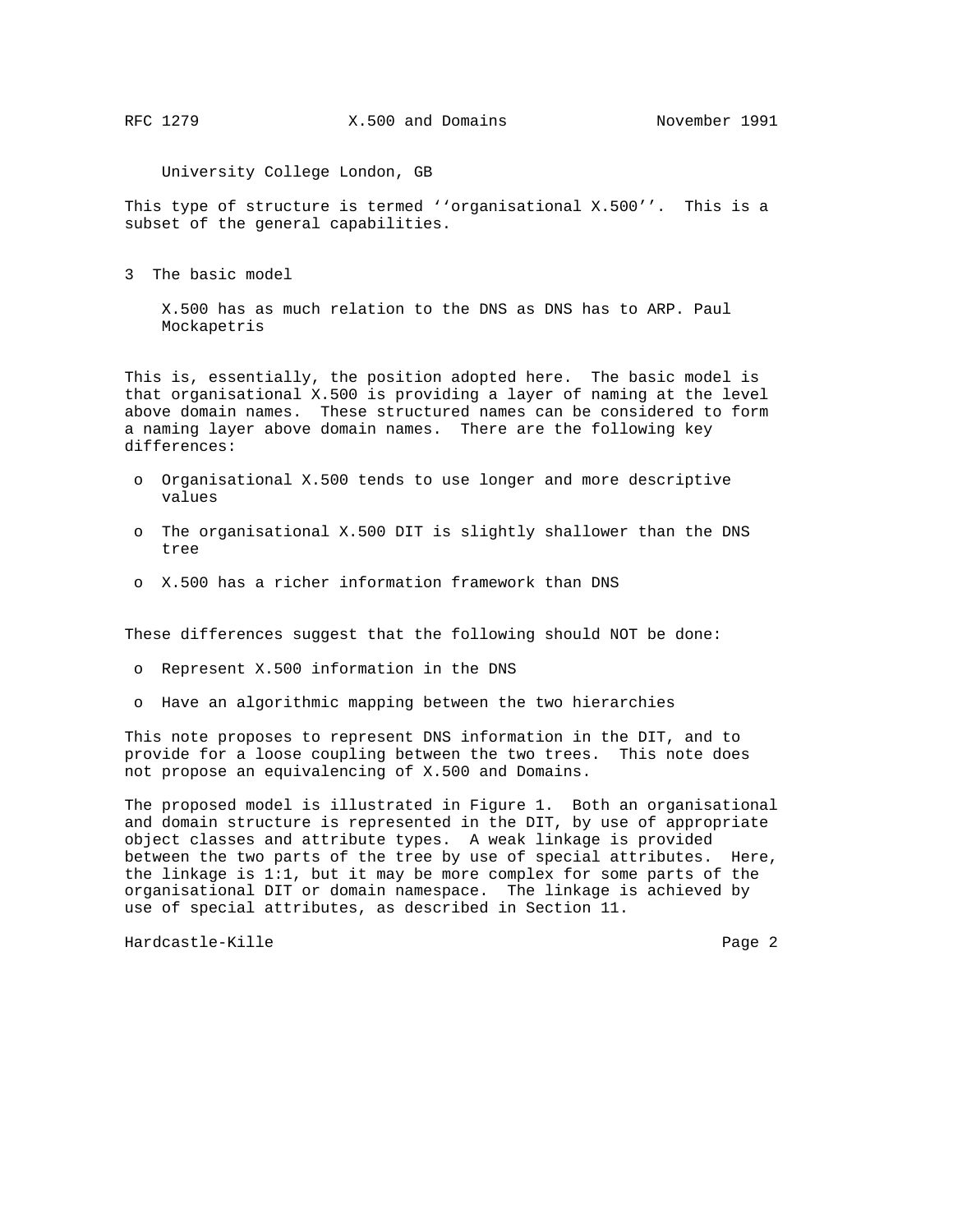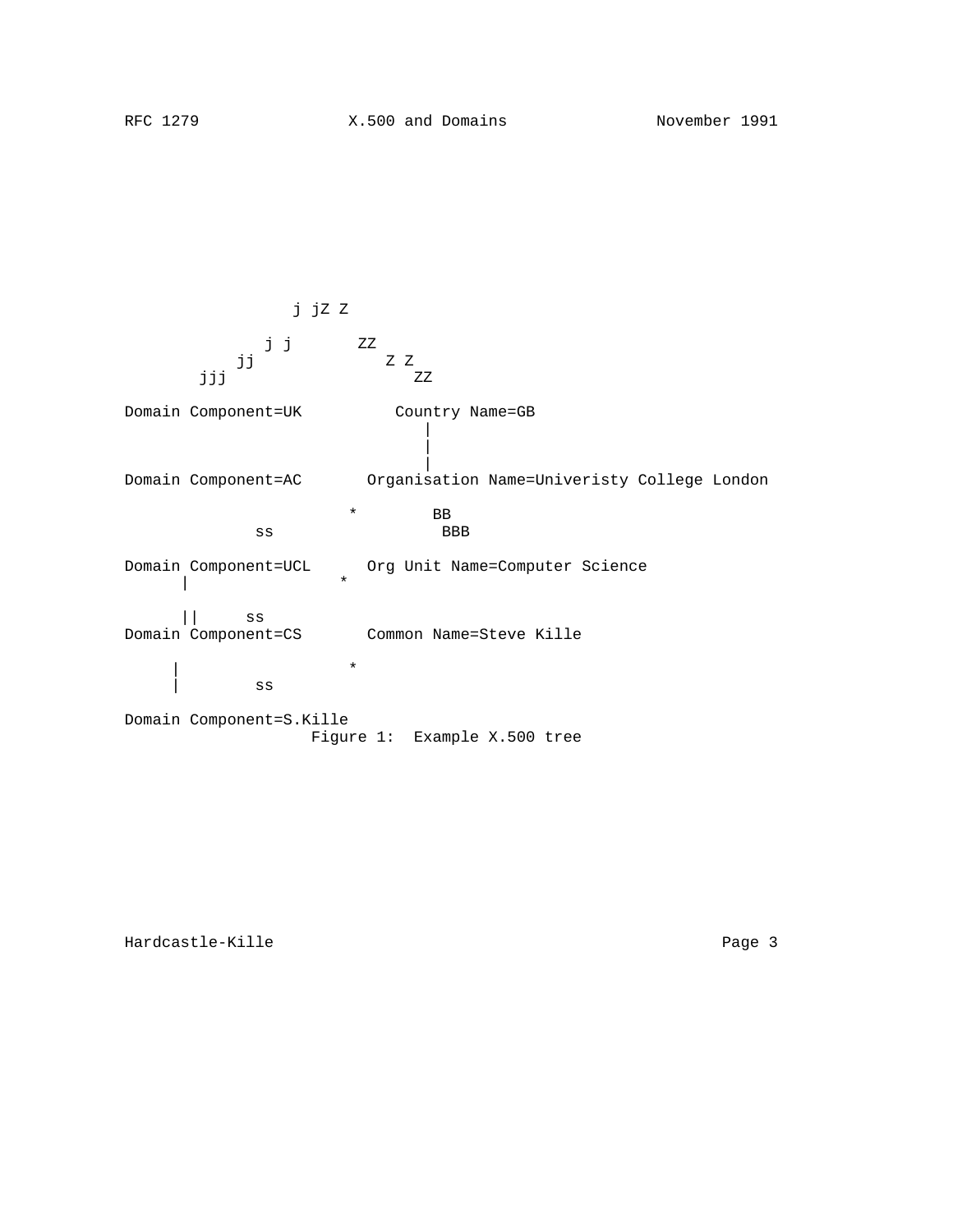4 Representing Domains in X.500

Domains are at the level below X.500 names of the form illustrated in the previous section. However, it is also possible to use X.500 in other ways. In particular, there are benefits from representing Domains in X.500. Note that this is very different to equivalencing, as no attempt is made to represent X.500 information within the domain scheme. There are the following potential advantages:

- o Domain Services (DNS and NRS) could be replaced with an OSI service (some may not view this as an advantage). This is particularly attractive for OSI services, where use of a non-OSI directory may be inappropriate.
- o For Internet sites, access to domain information (beyond MX records) could be provided for systems registered remotely. For UK Academic Community sites, access to domain information for domains not registered in the NRS could be given. For sites neither on the Internet nor in the UK Academic Community there will usually be even more of an advantage, as they usually have very limited information on domains.
- o Assuming that information is downloaded from an X.500 database into a DNS or NRS system, the remote management facilities of X.500 could be used. This is possible because of the extra security features of X.500.
	- Note: For initial work, the converse situation of information being mastered in Domain Databases and uploaded into the X.500 DIT is more likely.
- o User access to the domain data, and in particular searching, could be provided. This would allow users to browse the domain namespace, and to determine information associated with the domains.
- o The X.500 framework would allow for additional management information to be stored, and to relate the domain names into a more complex structure of information. For example, this might allow for the managers of a system to be identified, and information on how to contact the manager.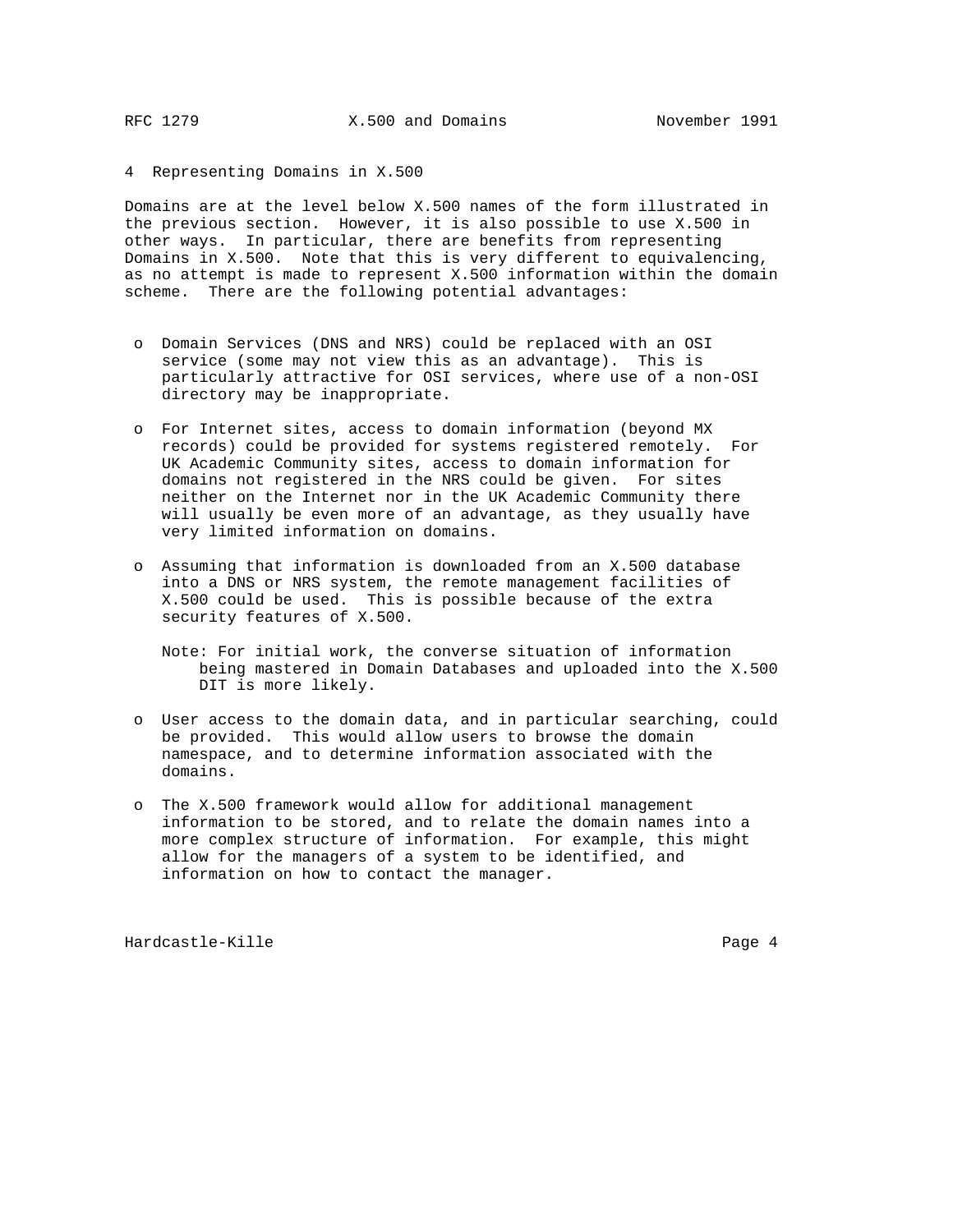- o A facility to map RFC 822 mailbox into a Directory Name (and thus access other user information on the basis of this key) could be provided. This may be useful for the user to determine information about a message originator.
- o This technique may be useful to facilitate introduction of security, as it will enable certificates to be associated with domains and mailboxes. This may be very useful for the privacy enchanced mail work [Lin89].
- 5 Representing Domain Names

A new attribute syntax is defined:

CaseIgnoreIA5StringSyntax ATTRIBUTE-SYNTAX IA5String MATCHES FOR EQUALITY SUBSTRINGS ORDERING

A new attribute and two new object classes are defined:

DomainComponent ATTRIBUTE WITH ATTRIBUTE-SYNTAX caseIgnoreIA5StringSyntax SINGLE VALUE

Domain OBJECT-CLASS SUBCLASS OF top MUST CONTAIN -DomainComponent" MAY CONTAIN -AssociatedName, organizationName, organizationalAttributeSet, manager"

RFC822Mailbox OBJECT-CLASS SUBCLASS OF Domain MAY CONTAIN -commonName, surname, description, telephoneNumber, postalAttributeSet, telecommunicationAttributeSet "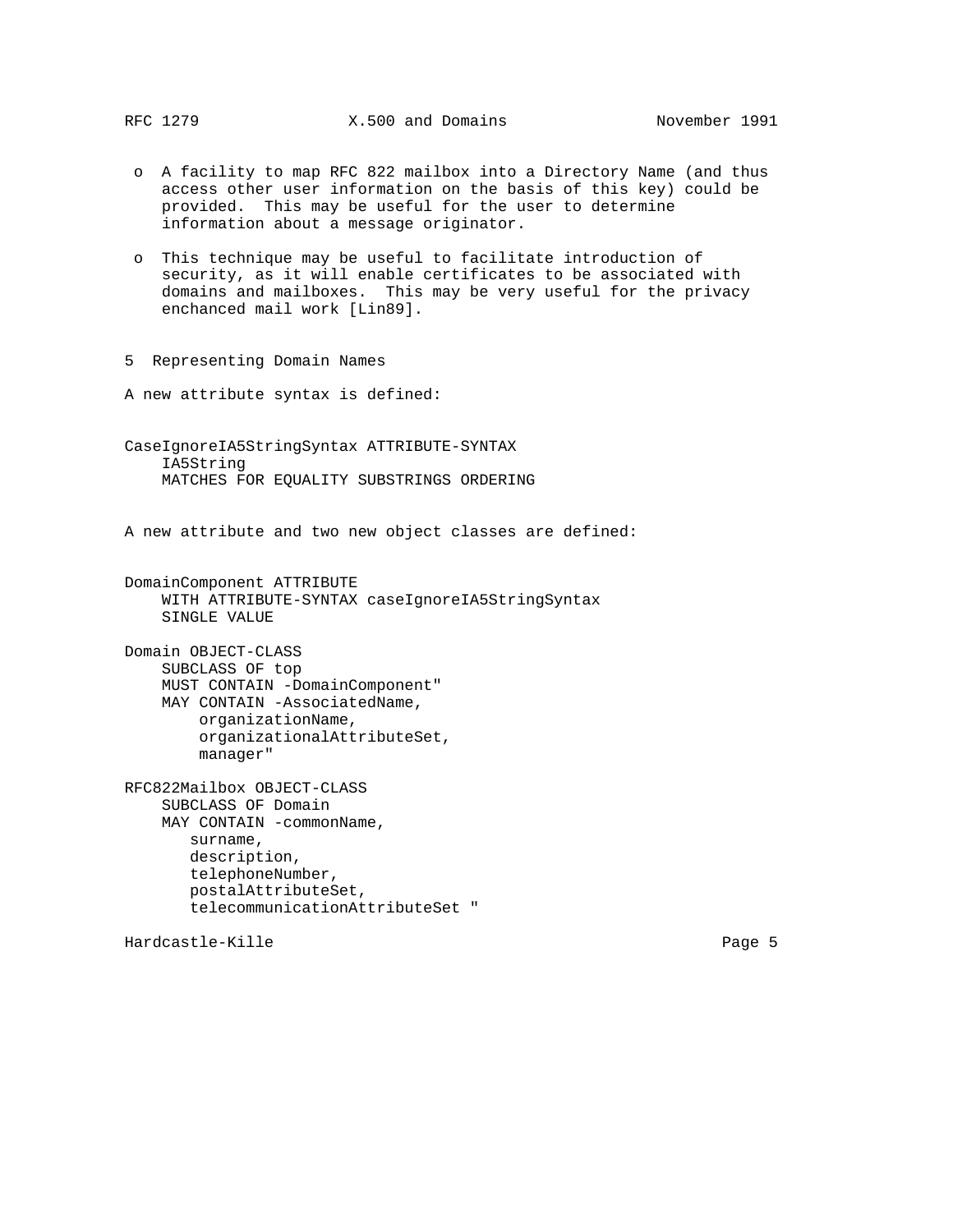Note that the attribute AssociatedName is defined in Section 11. The manager attribute is defined in the COSINE and Internet naming architecture [BHK91]. It allows a manager to be associated with the domain, which is useful where the manager of the domain is different to the manager of the object defined by the AssociatedName. This will allow any domain to be represented in an X.500 hierarchy. The local part of an RFC 822 mailbox is treated as a special sort of domain component, and so these can be represented in the tree as a natural extension of the hierarchy.

For example, consider the mailbox S.Kille@cs.ucl.ac.uk. This will lead to the following structure in the DIT:

| Object Class   RDN Type |                                           | RDN Value |
|-------------------------|-------------------------------------------|-----------|
| Domain                  | DomainComponent                           | UK        |
| Domain                  | DomainComponent                           | AC        |
| Domain                  | DomainComponent                           | UCL       |
| Domain                  | DomainComponent                           | CS        |
|                         | _RFC822Mailbox_ DomainComponent_ S.Kille_ |           |

This can be represented in User Friendly Name format as:

DomainComponent=S.Kille, DomainComponent=CS, DomainComponent=UCL, DomainComponent=AC, DomainComponent=UK

Note that the RFC822Mailbox Object Class is a subclass of Domain. Some attributes are allowed to be associated with these objects. There may be other additional management attributes which it is useful to define (e.g., Machine Type, Owner, Location etc.). This allows some information which truly belongs to the domain to be represented there. It also allows for further information to be associated with the domain/mailbox when there is not a relevant part of the organisationally structure DIT to be pointed at. When there is an associated part of the DIT, information from that part of the DIT should not be duplicated in the domain entry.

## 6 Wildcards

Wildcards are supported by having "\*" as a special domain component name. If there is a need to emulate wildcard matching using the directory, the following algorithm must be employed. For example, the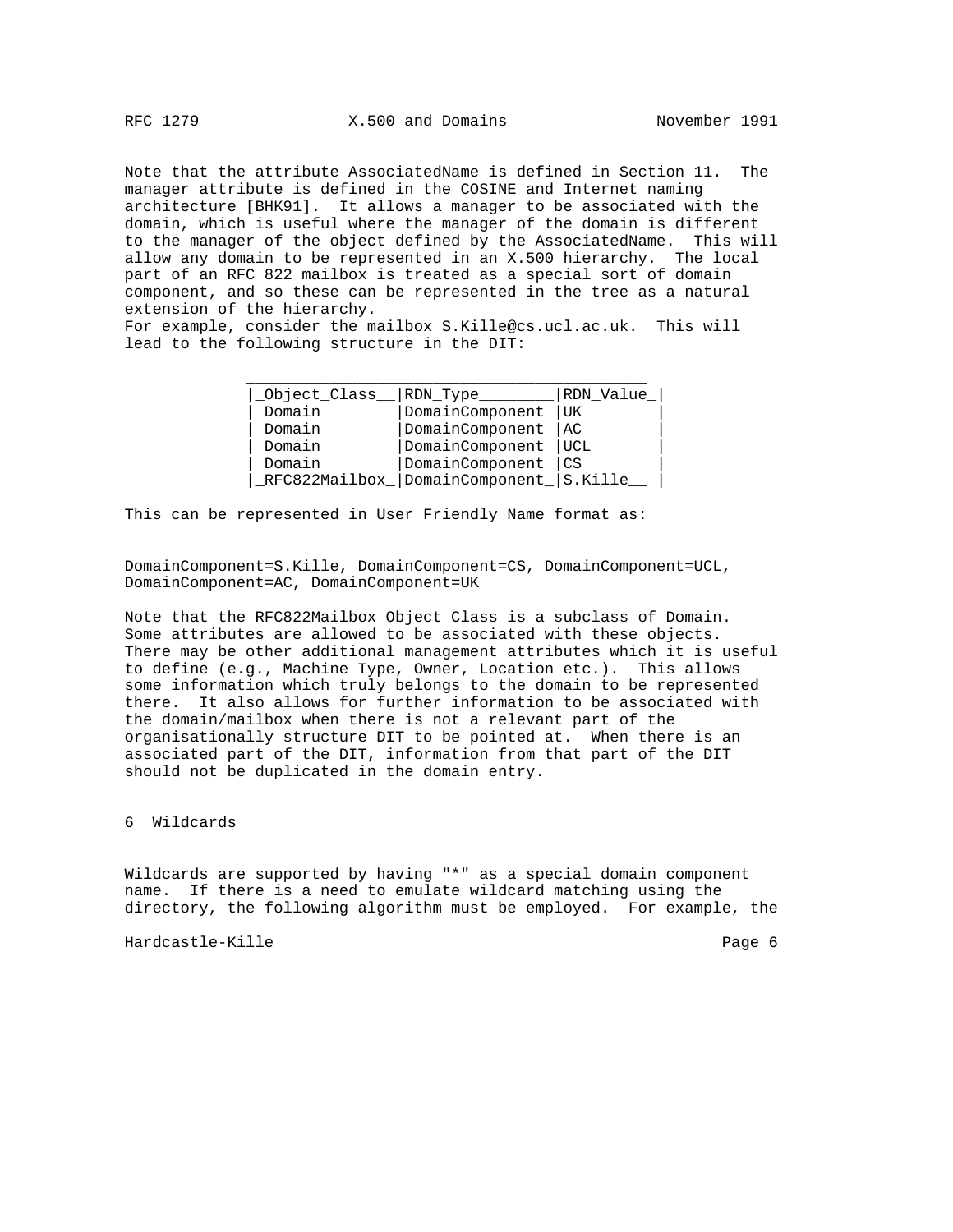wildcard entry for \*.\*.PODUNK.COM would be represented in the DIT as:

 DomainComponent=\*, DomainComponent=\*, DomainComponent=MIT, DomainComponent=COM

If A.B.PODUNK.COM is looked up in the directory, the query will fail and indicate that two components are matched. A substitution should be made, and \*.\*.PODUNK.COM looked up explicitly to identify the associated information.

### 7 DNS Information

DNS information can be associated with an entry in the DIT. It is important that this is done in a manner which is exactly equivalent to the information stored in the DNS. This will allow the DIT to have information loaded from the DNS or vice versa. All (authoritative) records associated with a domain will be stored in the DIT. There is no attempt made by the OSI Directory to emulate DNS caching or TTL handling. It is assumed that the master entries are maintained by use of DNS Zone Transfer (or equivalent), and that they can be treated as authoritative. There is a need to define an attribute syntax which represents a DNS record. This then allows DNS records to be stored in the DIT. There are three possible encodings of this record:

- ASN.1 Encoded This is the most natural approach in terms of X.500. However, it would require all users of this service to handle the new syntax, which would be awkward. There is a problem with handling the resource format in a general manner.
- DNS Binary Encoded Use the formally defined record syntax. This would be convenient for access to the data by DNS related software, but would be an awkward encoding for independent X.500 DUAs.
- Text encoded Use of a text encoding derived from the DNS specifications. This is straightforward to map onto DNS protocol, and easy to support in a naive X.500 DUA. This approach is chosen.

The syntax is defined in IA5 characters. The BNF of the record uses the definitions of section 5.1 of RFC 1035. It is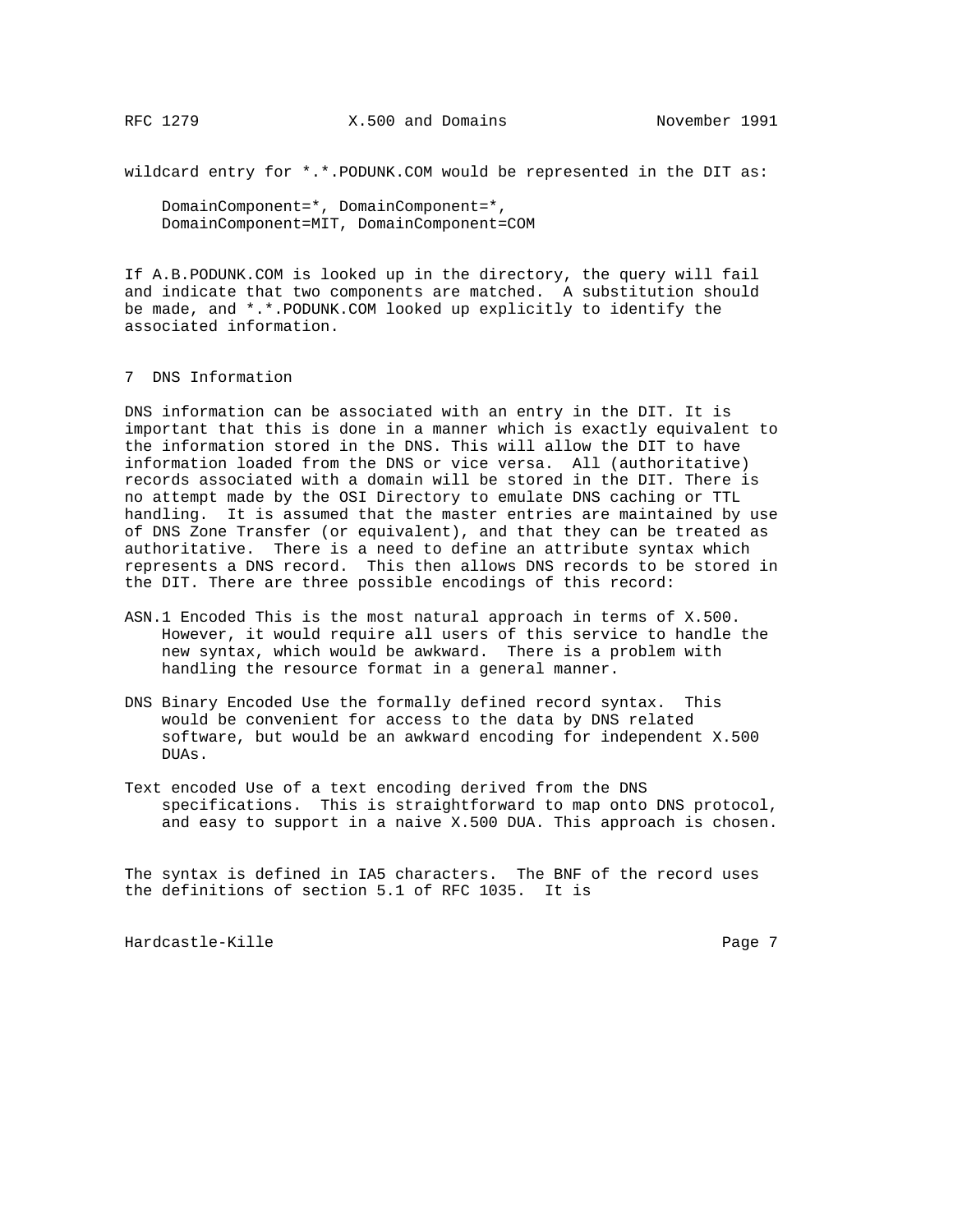RFC 1279 X.500 and Domains November 1991

<rr> [ ";" <comment> ]

Three examples of this (for domain C.ISI.EDU) might be:

500 A 10.1.0.52 ; Basic address record IN 600 MX 10 VENERA.ISI.EDU. ; MX record 600 IN MX 10 VENERA.ISI.EDU. ; MX record - other order

Note that:

- o The class and TTL may be in either order (following RFC 1035)
- o The class defaults to IN
- o Domains must always be fully specified (i.e., master file abbreviate rules are not used).
- o The TTL for a record must always be present (this saves looking at the parent entry to find the SOA record).
- o Records (e.g., SOA) may be multiline. Lines should be separated with the two IA5 characters <CR><LF>.

CNAME records are mapped symmetrically onto Directory Aliases.

This is now defined in terms of attribute and object class definitions. A single record type is defined, as opposed to one attribute type per record type. This allows the definition to not require extension when new DNS Record types are define. However, there is some loss of efficiency if only a single record type is needed, as filtering must be done by the DUA. Similarly, no distinction is made on the basis of DNS class. This means that if there are two class hierarchies, that they must be represented in a single DIT, and that information for different classes must be separated by DUA filtering.

DNSDomain OBJECT-CLASS SUBCLASS OF Domain MAY CONTAIN - DNSRecord "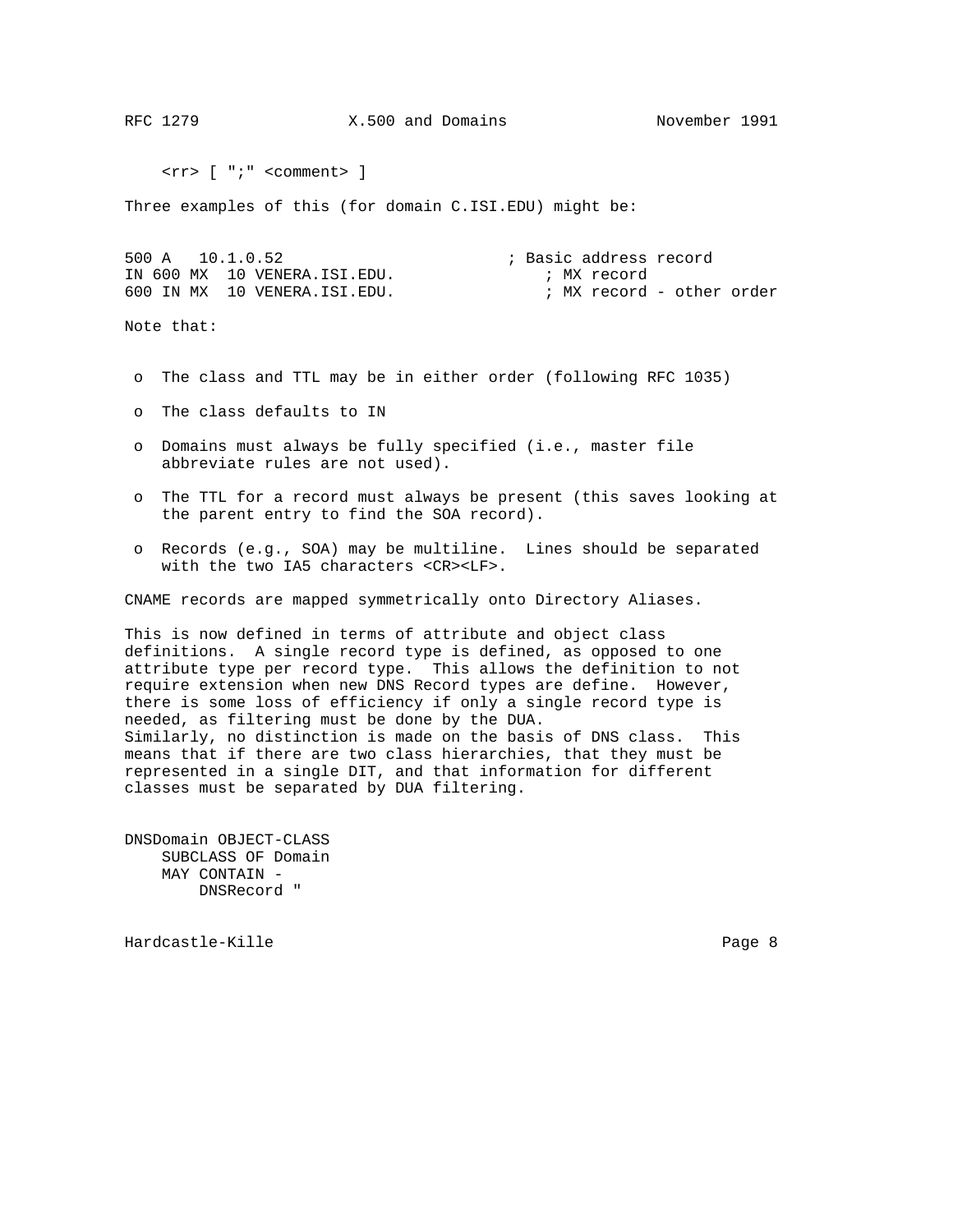DNSRecord ATTRIBUTE ATTRIBUTE-SYNTAX IA5String MATCHES FOR EQUALITY

Lookup of a domain is achieved by translating it algorithmically to a Distinguished Name (DN), and reading back attributes desired. This information can be managed and searched in a straightforward fashion.

The information may also be downloaded into a DNS database. This should be done by use of zone transfer. A tool to perform zone transfer (in both directions) between a DNS Server and a DSA would seem to be both straightforward and useful. This would be a key tool in a transition to X.500 based management of the DNS. It would also allow a large part of the DNS namespace to be rapidly made available in an X.500 pilot. Inverse information can be derived by the usual IN-ADDR domain, which will be represented in the same manner in the DIT.

8 NRS Information

Information associated with the UK NRS (Name Registration Scheme) can be handled in a similar manner [Lar83]. This is being developed in a separate document by Alan Turland.

## 9 Application Entity Titles

In many cases, Application entities will be closely related to domains. In some cases, it may be appropriate to give Application Entities names which are related to the DNS part of the DIT. In this case, the Domain Name will be used to identify the application, and the entry for the domain will also be of object class Application Process. The children of this entry will identify Application Entities, with names such as ''FTAM Service''.

10 Networks

It is clearly useful to represent networks within the DIT. A short note on how to do this is given here. It is likely that this specification will later be evolved in a separate document. This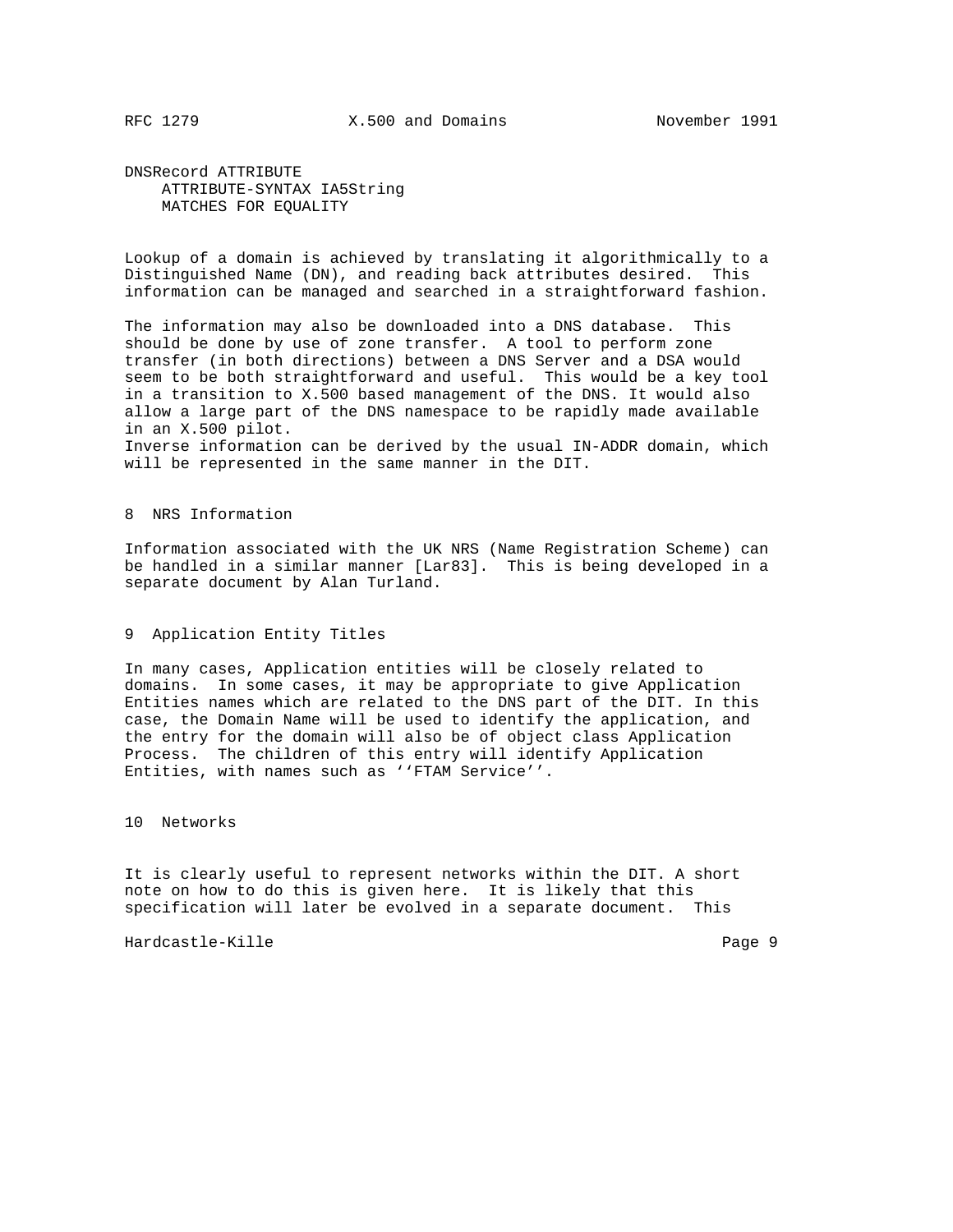defines an Object Class for a general network, and shows how it can be subclassed to define technology specific networks.

Network OBJECT-CLASS SUBCLASS OF TOP MAY CONTAIN - Manager, Locality, Description "

IPNetwork OBJECT-CLASS SUBCLASS OF Network MUST CONTAIN -AssociatedDomain"

The Network Object Class allows networks to be defined, and for useful attributes to be associated with the entry. A network will often appear in more than one organisational structure, and this linkage should be achieved by use of aliases. This grouping can facilitate management of networks. The subclass IPNetwork mandates linkage into the DNS part of the DIT. This will be represented in the DIT using the structures of RFC 1101 [Moc89]. Both of the domains which identify the network should be represented in the Object Class. For example, a network might have the (user friendly) name:

UCL-Ethernet, University College London, GB

This would have associated domains 0.0.40.128.IN-ADDR.ARPA and UCL-ETHERNET.UCL.AC.UK. These would both have the analogous DIT representations. For example:

DomainComponent=0, DomainComponent=0, DomainComponent=40, DomainComponent=128, DomainComponent=IN-ADDR, DomainComponent=ARPA

11 Linkage

There is a need to associate the organisational X.500 DIT and the DNS tree. The objects represented are different (Domain 6= Organisation; Person 6= RFC 822 Mailbox). Therefore aliasing is not an appropriate linkage. However, in many cases, there is a linkage which is rather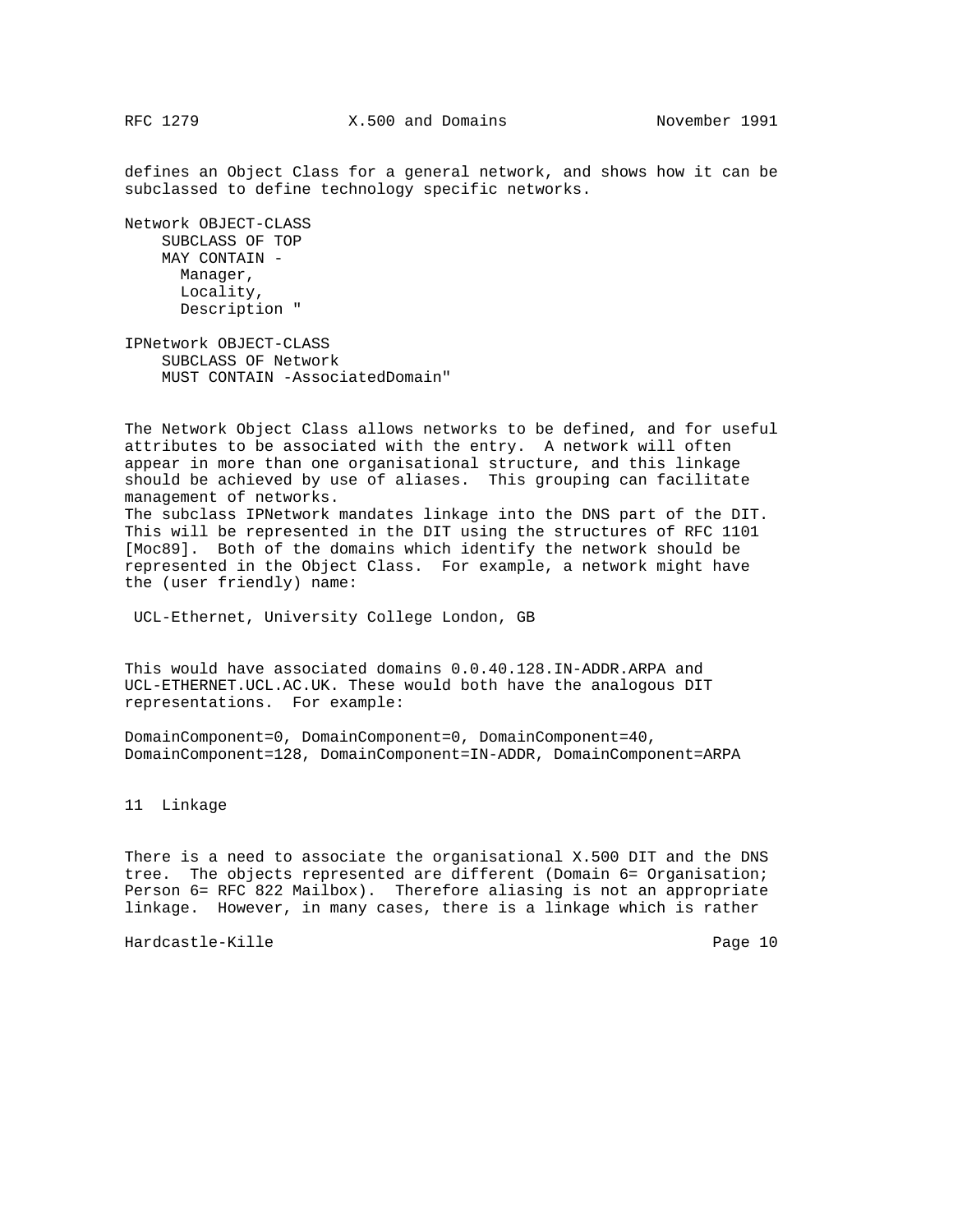stronger than that implied by the seeAlso attribute. Therefore, we define new attributes, which represent this stronger cross-linkage. The same mechanism can be used to link a domains with an Application Entity or an Application Process. Links from the organisational X.500 DIT to the DNS tree are provided by a new attribute, which could be present in Organisation or Organisational Unit entries.

ObjectWithAssociatedDomain OBJECT-CLASS SUBCLASS OF top MUST CONTAIN -AssociatedDomain"

AssociatedDomain ATTRIBUTE WITH ATTRIBUTE-SYNTAX ia5StringSyntax

For example, the organisational entry:

University College London, GB

would have an attribute:

AssociatedDomain = UCL.AC.UK

Similarly, an RFC 822 mailbox attribute is used to link entries of Person Object Class to their associated DNS entry. This attribute is defined in the Cosine and Internet Naming Architecture [BHK91]. Conversely, there are pointers from the DNS represented tree into the organisational X.500 DIT:

AssociatedName ATTRIBUTE WITH ATTRIBUTE-SYNTAX distinguishedNameSyntax

This attribute is associated with the Domain object class.

This entry is used to provide linkage from the DNS X.500 Hierarchy into the organisational X.500 hierarchy. Where such entries do not exist, attributes in the DNS entry (such as phone number) may be used. It is recommended that information is not duplicated. The preferred setup is for the DNS attributes to be rather skeletal, with pointers into the organisational X.500 DIT.

Hardcastle-Kille Page 11 and the Page 11 and the Page 11 and the Page 11 and the Page 11 and the Page 11 and the Page 11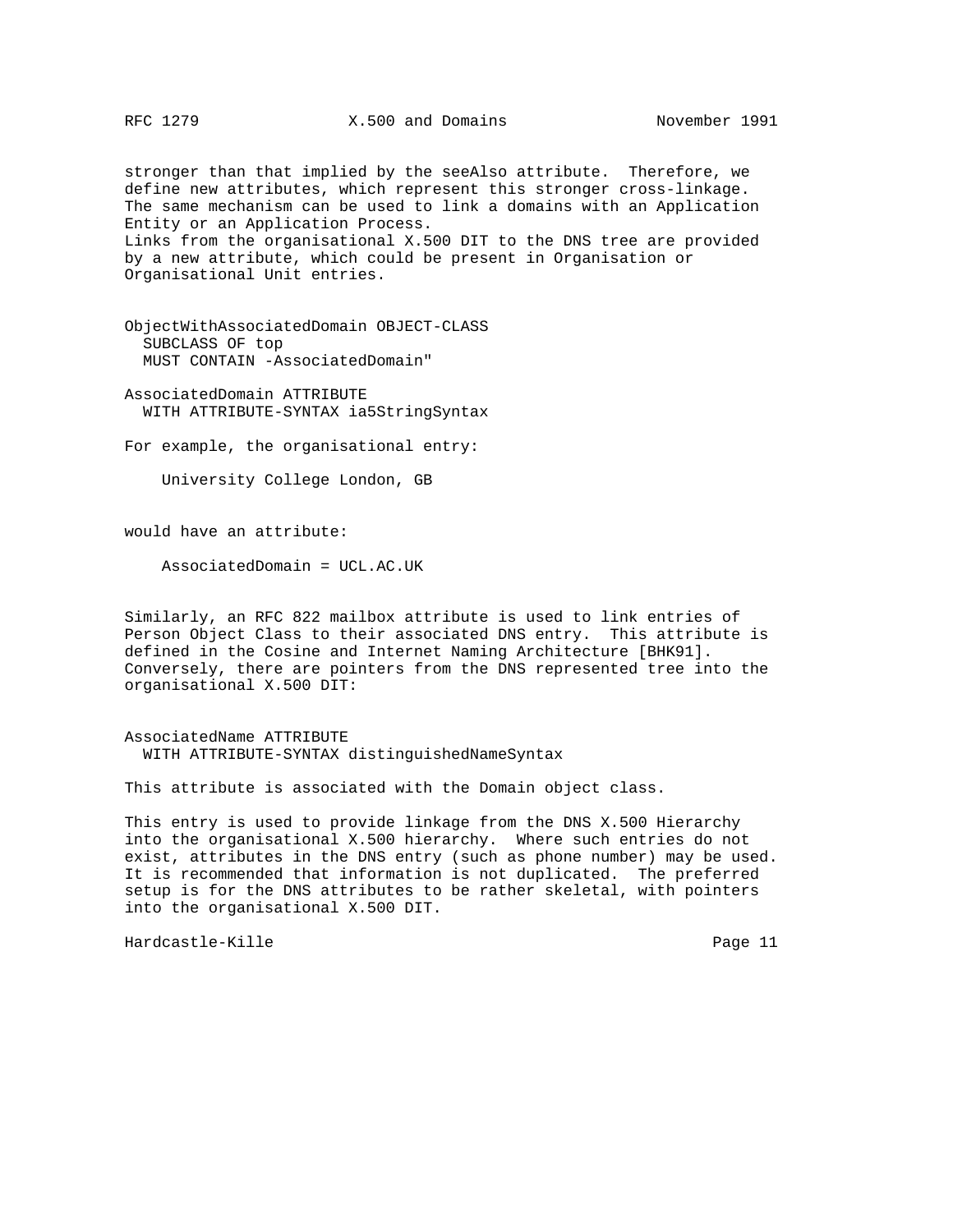For example, the domain UCL.AC.UK would be represented in the DIT as:

 DomainComponent=UCL, DomainComponent=AC, DomainComponent=UK

This entry would have in it an AssociatedName attribute with value:

University College London, GB

This example shows a simple case with 1:1 linkage. There are cases where a domain might be associated with multiple organisations, or an organisation with multiple domains.

12 Conclusions and proposals for evaluation

Experiments should be undertaken to determine the practicality and utility of this scheme, in a pilot environment. A possible approach to this experimentation is described in Appendix A. Object Identifiers have been assigned for this purpose in the Cosine and Internet Naming Architecture [BHK91].

## References

- [BHK91] P. Barker and S.E. Hardcastle-Kille. The COSINE and Internet X.500 schema. Request for Comments RFC 1274, Department of Computer Science, University College London, November 1991.
- [CCI88] The Directory --- overview of concepts, models and services, December 1988. CCITT X.500 Series Recommendations.
- [Cro82] D.H. Crocker. Standard of the format of ARPA internet text messages. Request for Comments 822, University of Delaware, August 1982.
- [HK91] S.E. Hardcastle-Kille. Using the OSI directory to achieve user friendly naming. Request for Comments in preparation, Department of Computer Science, University College London, November 1991.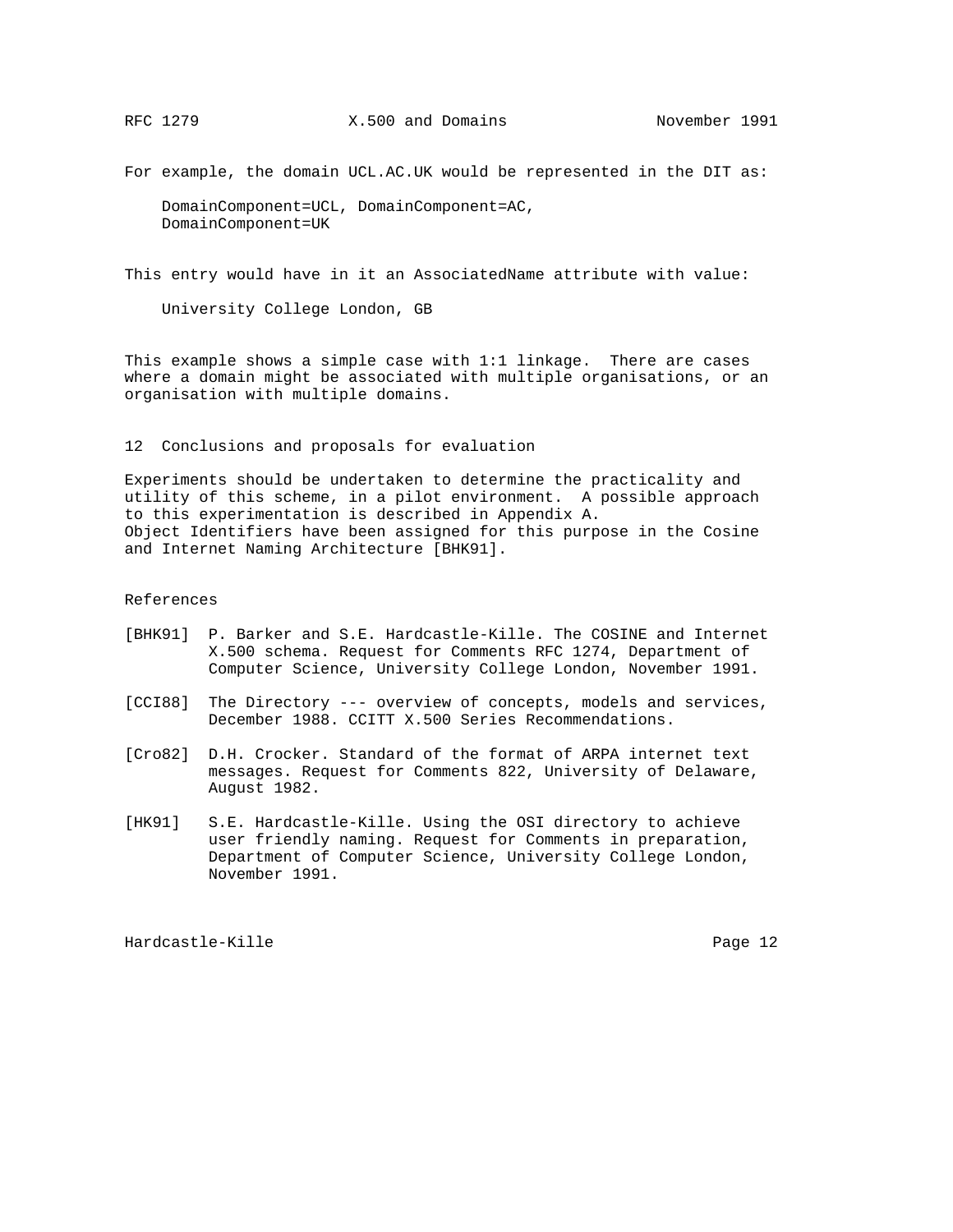- [Lar83] J. Larmouth. JNT name registration technical guide, April 1983.
- [Lin89] J. Linn. Privacy Enhancement for Internet Electronic Mail: Part 1 --- Message Encipherment and Authentication Procedures. Request for Comments 1113, Bolt, Beranek, and Newman, August 1989.
- [Moc87a] P. Mockapetris. Domain names concepts and facilities. Request for Comments RFC 1034, USC/Information Sciences Institute, November 1987.
- [Moc87b] P. Mockapetris. Domain names implementation and specification. Request for Comments RFC 1035, USC/Information Sciences Institute, November 1987.
- [Moc89] P. Mockapetris. DNS encoding of network names and other types. Request for Comments RFC 1101, USC/Information Sciences Institute, April 1989.
- 13 Security Considerations

This memo does not directly address security issues. However, due to the facilities of X.500, this proposal could lead to a more secure way to access and manage domain information.

14 Author's Address

 Steve Hardcastle-Kille Department of Computer Science University College London Gower Street WC1E 6BT England

Phone: +44-71-380-7294

EMail: S.Kille@CS.UCL.AC.UK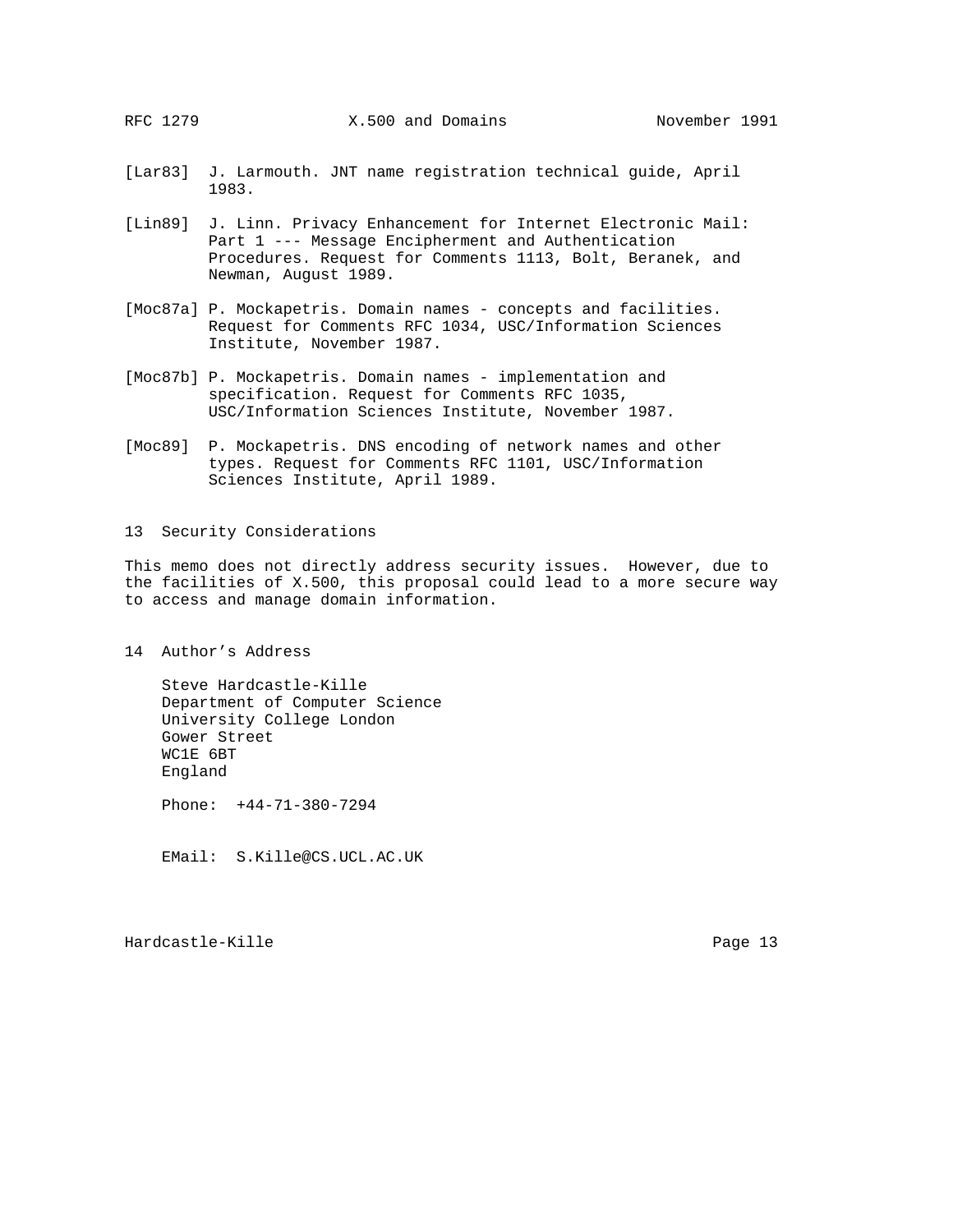## A Possible Deployment Approach

This appendix notes a possible approach to deploying an experiment to evaluate this mechanism. The following components of a possible experiment are noted.

- 1. User tool. This will take a domain or mailbox as input. This will be looked up in the DIT. This tool should be capable of:
	- o Attempting to correct user input
	- o Helping browsing
	- o Looking up information associated with the domain (or mailbox) and associated name, in particular the manager (of both domain and associated name) and information on the manager (e.g., phone number and mailbox).
	- o Supply DNS records
	- o Handle IN-ADDR.ARPA inverse lookups if supplied with an IP Address
	- o Look up networks
- 2. A procedural library to allow user interfaces to make easy use of these facilities.
- 3. Zone transfer tool. This will use the zone transfer protocol to transfer information between a DSA and Domain Nameserver. When writing to the DSA, attributes in an entry which are not DNS records should remain untouched.
- 4. Linkage patching tool. When the organisational DIT is established, associated domain pointers are usually inserted. A tool can be written to search the DIT and insert the reverse pointers.
- 5. DNS Manager Tool. This will allow user addition of additional information into the DNS part of the DIT. A standard DUA can probably be used for this.